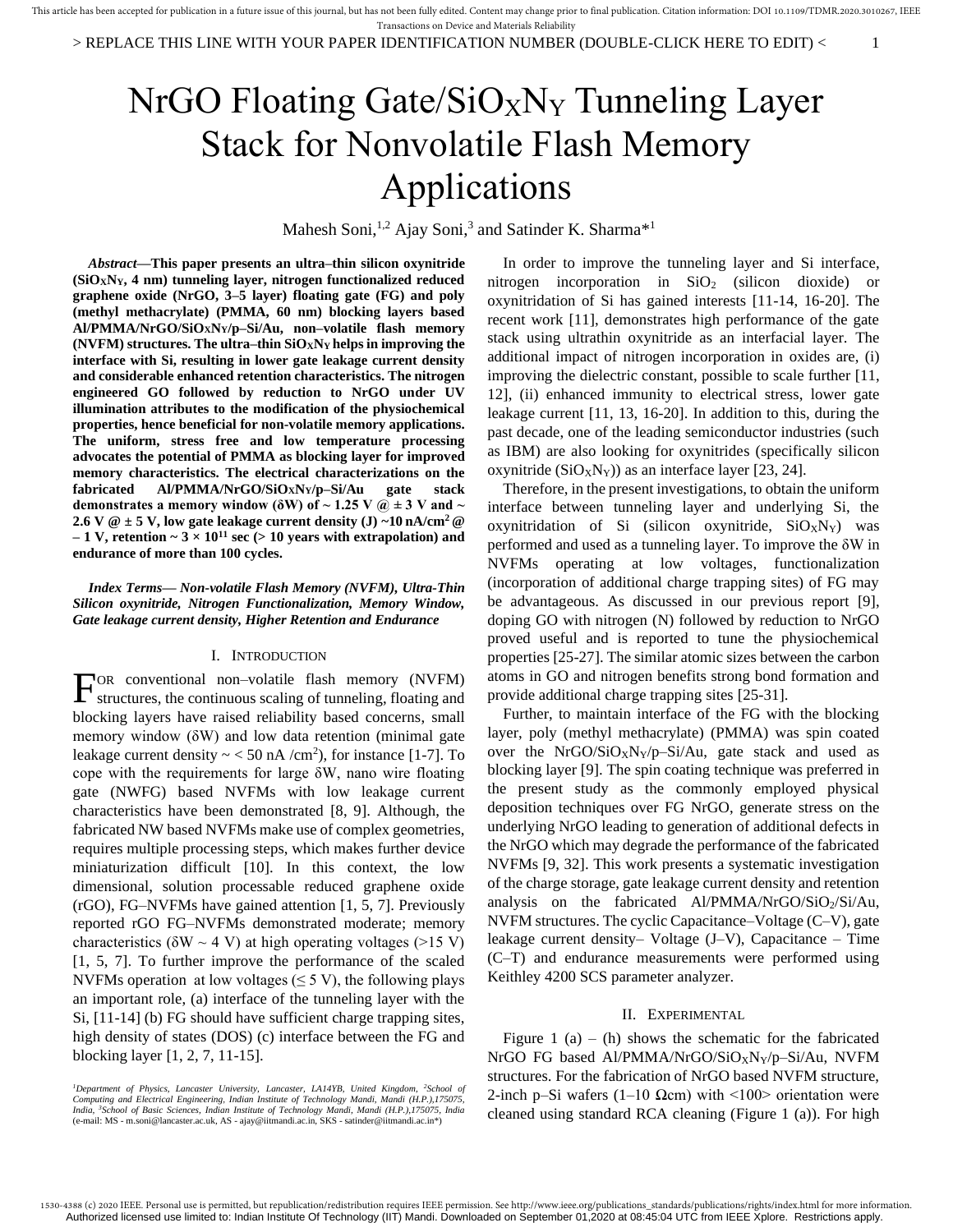> REPLACE THIS LINE WITH YOUR PAPER IDENTIFICATION NUMBER (DOUBLE-CLICK HERE TO EDIT) < 2



Figure 1 (a) – (h) Schematic view for the NrGO layer based Al/PMMA/NrGO/SiO<sub>X</sub>N<sub>Y</sub>/p-Si/Au, NVFM structure (i) Time line for the deposition of ultrathin (4 nm)  $SiO_XN_Y$  on cleaned Si wafer

quality, ultra-thin  $SiO_XN_Y$  tunnel oxide deposition, RCA cleaned Si wafers were loaded to Rapid Thermal Oxidation (AS–One, ANNEALSYS, France Make) at 25 °C under  $N_2$  flow (~ 800 sccm) and the temperature was then raised to 900 ˚C at a ramp rate of  $\sim 25$  °C/sec. Followed by this, the wafers were subjected to nitrous oxide flow  $\sim 800$  sccm at 900 °C for 90 sec. The temperature was then ramped down to 25 ˚C at rate of  $\sim$  3 °C/sec under N<sub>2</sub> flow  $\sim$  800 sccm. Timeline and various processing steps for the deposition of ultrathin  $SiOxN<sub>Y</sub>$  is shown in Figure 1 (i). Thereafter, the  $SiO_XN_Y/p-Si/back-side$ oxide samples (Figure 1 (b)) were subjected to back side buffer oxide etch and immediately loaded into the e–beam evaporator for Au  $($  - 100 nm) back metallization (shown in Figure 1  $(c)$ ) and (d)). Afterwards, the synthesized NGO [9, 33-35] was deposited over  $SiO_XN_Y/p-Si/Au$  using spin coating at a speed of 500 rpm (acceleration 100 rpm/s) for 15 s immediately followed by 2000 rpm (acceleration 500 rpm/s), for 30 s, finally the sample  $(NGO/SiO_XN_Y/p-Si/Au)$  was dried on a hotplate at 70 ˚C for 5 minutes (Figure 1 (e)). For reduction of NGO, the  $NGO/SiO_XN_Y/p-Si/Au$  gate stack was kept in a UV chamber for illumination (with a sample to UV tube distance of 5 cm, as shown in Figure 1(f)). The further details regarding the reduction process, material characterizations at intermediate steps [9, 34, 36], number of layers (thickness) of NrGO are presented in our previous report [9, 27]. Later on, over NGO/SiOXNY/p–Si/Au gate stack, PMMA was spin coated at 3000 rpm (acceleration 1000 rpm/s) for 30 s and dried on a hot plate at 80 ˚C for 10 minutes, to serve as a blocking layer (shown in Figure 1  $(g)$ ). Finally, top metal, Al electrodes were thermally evaporated over  $PMMA/NGO/SiO_XN_Y/p-Si/Au$ using shadow mask to result into Al/PMMA/NGO/SiO<sub>x</sub>N<sub>Y</sub>/p– Si/Au, NVFM structures, shown in Figure 1 (h).

From each of the aforesaid device processing steps, set of reference samples from the same batch was held in reserve for further physical, chemical, optimization of various parameters and to fabricate the control samples. The thickness of the ultrathin  $SiO_XN_Y$  and PMMA were found to be  $\sim 4 \pm 0.2$  nm (using

J. A. Woollman ellipsometer) and  $\sim 60 \pm 2$  nm (Nanomap-LS stylus profilometer), respectively. The fabricated  $A1/PMMA/NGO/SiO_XN_Y/p-Si/Au$ , NVFM structures along with the control samples  $(A1/PMMA/SiO_XN_Y/p-Si/Au \&$  $A1/SiO_XN_Y/p-Si/Au$  were also characterized at room temperature.

# III. RESULTS AND DISCUSSIONS

The cyclic C–V measurements for the control samples Al/PMMA/SiO<sub>X</sub>N<sub>Y</sub>/p–Si/Au and Al/SiO<sub>X</sub>N<sub>Y</sub>/p–Si/Au as shown in inset of Figure 2 (a). It is clear from the C–V measurements on the control samples, that, there is no noticeable difference during the forward (from inversion to accumulation) and reverse (accumulation to inversion) C–V sweeps, attributing towards no charge trapping/de-trapping, confirms for the uniform interface between layers. Further, the cyclic C–V measurements for Al/PMMA(~60 nm)/NrGO/SiO<sub>X</sub>N<sub>Y</sub>(~4 nm)/p–Si/Au structures at a frequency of 1MHz under different low sweep voltages  $\pm 3$  V (marked with "A) and  $\pm 5V$  (marked with "B") (shown in Figure 2 (a)) were carried out to elevate the memory characteristics, memory window  $(\delta W)$  [9]. As clearly seen from the Figure 2 (a), the cyclic C–V measurements for Al/PMMA/NrGO/SiO<sub>X</sub>N<sub>Y</sub>/p–Si/Au, NVFM structures demonstrate two interesting characteristics, first, a



**Fig. 2** Cyclic C–V measurements for the fabricated Al/PMMA/NrGO/SiO<sub>X</sub>N<sub>Y</sub>/p-Si/Au NVFM structures (a) at 1 MHz under different sweep voltages; (b) at sweep voltage of  $\pm$  5 V as a function of frequency ranging from 0.1–1 MHz. Inset in (a) shows the Cyclic C–V characteristics for the control samples  $(A1/SiO_XN_Y/p-Si/Au$  and  $A1/PMMA/SiO_XN_Y/p-Si/Au$ ) showing negligible memory window.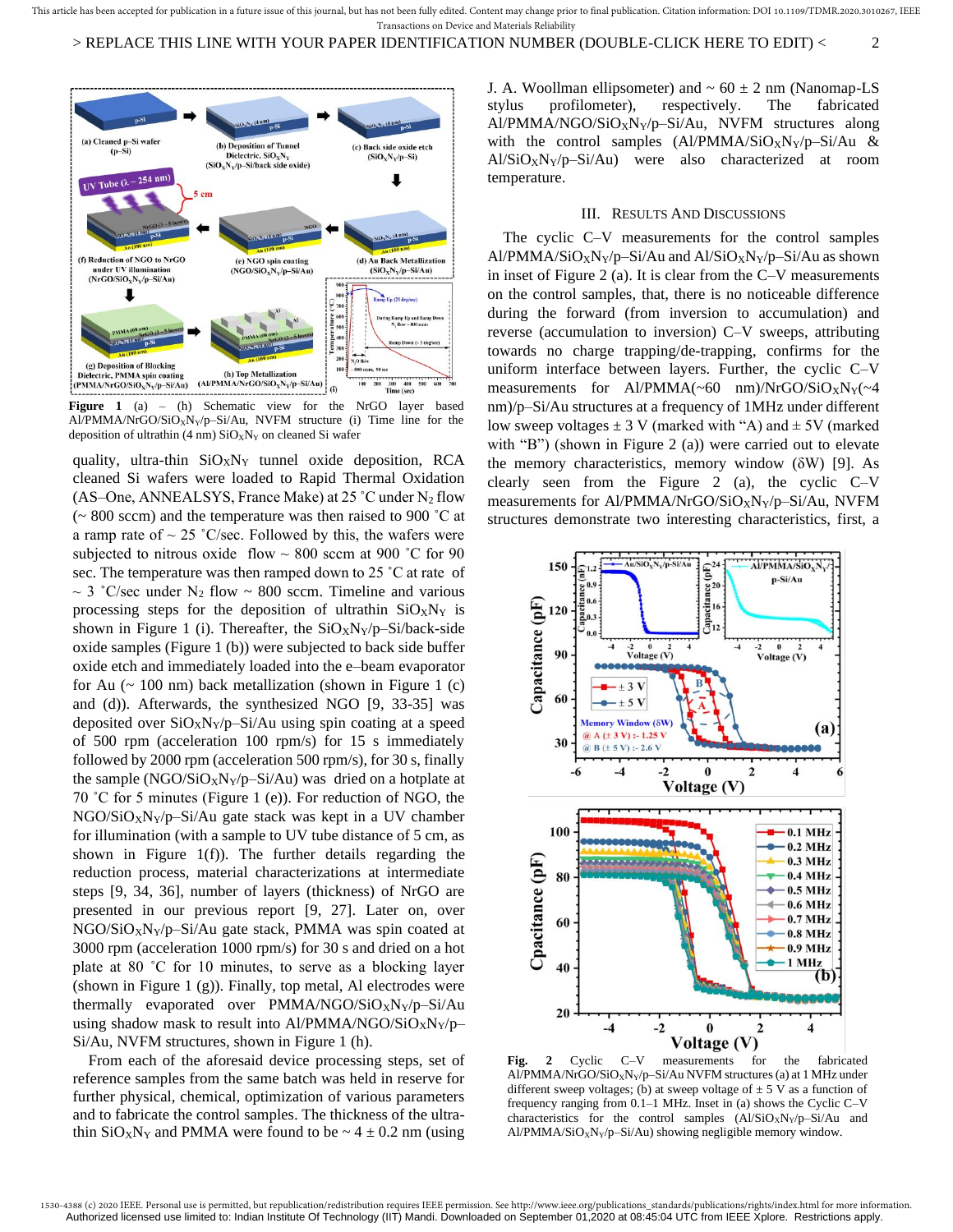> REPLACE THIS LINE WITH YOUR PAPER IDENTIFICATION NUMBER (DOUBLE-CLICK HERE TO EDIT) < 3



**Fig.3**|J|–V characteristics for the fabricated Al/PMMA/NrGO/SiO<sub>X</sub>N<sub>Y</sub>/p– Si/Au NVFM structure. Inset shows the  $|J|-V$  for  $\pm 10$  V

clockwise hysteresis and second, a noticeable right shifted flat band voltage  $(V<sub>fb</sub>)$  under reverse sweep. Thus, suggests charge trapping/memory effect in Al/PMMA/NrGO/SiO<sub>X</sub>N<sub>Y</sub>/p–Si/Au NVFM structure. As observed from Figure 2 (a), δW for the fabricated Al/PMMA/NrGO/SiO<sub>X</sub>N<sub>Y</sub>/p–Si/Au NVFM structure is 1.25 V and 2.6 V at sweep voltage of  $\pm$  3 V and  $\pm$  5 V, respectively. The obtained clockwise hysteresis in the cyclic C– V curves indicates hole trapping in the NrGO layer, in line with the reports in literature [9, 37]. The obtained  $\delta W \sim 1.25 V$  for  $\pm$  3 V, 2.6 V for  $\pm$  5 V) for the NrGO based NVFM in the present case is significantly higher than reported δW for GO  $(\delta W \sim 2.3 \text{ V } \omega - 5/8 \text{ V})$  [21], rGO  $(\delta W \sim 3 \text{ V } \omega \pm 14 \text{ V})$  [1], NrGO (δW ~ 2 V @ + 3 V to –5V) [9], CNT (δW ~ 400 mV for  $\pm$  3 V) [22] based NVFM structures, also summarized in the Table I.

To confirm further, that the observed δW in Al/PMMA/NrGO/SiO<sub>X</sub>N<sub>Y</sub>/p–Si/Au is due to the trapping and de–trapping of charges at the trapping sites in the NrGO layer and not due to dielectric polarization, random defects, cyclic C– V measurements with varying frequency was also carried out [9]. Figure 2 (b) shows the cyclic C–V measurements on NrGO based NVFM gate stack with varying frequency  $(0.1 - 1 \text{ MHz})$ and clearly rules out the possibility of trapping/de–trapping of charges other than the FG NrGO. Although, it can be seen from Figure 2 (b), that with varying frequency, the cyclic C–V curves are have slightly right shifted  $V_{fb}$  and minimal increase in



**Fig. 5** Endurance (Cyclic C–V over number of cycles) measurements for 100 cycles on the fabricated Al/PMMA/NrGO/SiO<sub>X</sub>N<sub>Y</sub>/p–Si/Au NVFM structure. The inset shows the cyclic C–V measurements for  $1<sup>st</sup>$ ,  $10<sup>th</sup>$  and  $100<sup>th</sup>$  cyclic sweeps

accumulation capacitance at low frequencies. The above discussed observation with varying frequency may be due to different response time for the charges trapped/de–trapped at the NrGO layer [9]. The cyclic C–V measurements for the fabricated Al/PMMA/NrGO/SiO<sub>X</sub>N<sub>Y</sub>/p–Si/Au NVFM structure in Figure 2 shows rapid switching under low voltage operation, hence advantageous for memory applications.

The estimate of number of charge carries stored per unit area ( $N<sub>NrGO</sub>$ ) in the FG can be calculated using (1) [1, 2, 9, 15].

$$
N_{NrGO} = \frac{\delta W \times \varepsilon_0 \times \varepsilon_{PMMA}}{q \times t_{PMMA}} \tag{1}
$$

where,  $\varepsilon_0$ ,  $\varepsilon_{PMMA}$ , q, and  $t_{PMMA}$  are the permittivity of air, dielectric constant of PMMA, electronic charge and thickness of PMMA, respectively. Using equation (1), *NNrGO* was found to be  $\sim 10^{12}$  cm<sup>-2</sup> for an applied bias of 5 V and  $\sim 5 \times 10^{11}$  cm<sup>-2</sup> for 3 V of applied bias. The calculated density of state values, *NNrGO* in the present investigations is in close proximity with the DOS for multilayer graphene  $\sim 10^{13}$  cm<sup>-2</sup> eV<sup>-1</sup> reported in literature [1, 2, 9, 15]. The difference between the calculated values of *NNrGO* in the present case and DOS of multilayer graphene reported in literature may be attributed (i) suppression of DOS in NrGO as a result of functionalization [9, 15, 28, 38] (ii) lower dielectric constant of PMMA ( $\varepsilon_{PMMA} \sim 4$ ) as compared with the high-k dielectrics used in literature  $(HfO<sub>2</sub>,$  $\varepsilon_{HfO_2} > 19$ , Al<sub>2</sub>O<sub>3</sub>  $\varepsilon_{Al_2O_3} \sim 9$ ) [9, 15]. As discussed previously,



**Fig. 4** Retention (C–T) characteristics for the fabricated Al/PMMA/NrGO/SiO<sub>X</sub>N<sub>Y</sub>/p–Si/Au NVFM structure. Inset shows the extrapolated C–T curves.

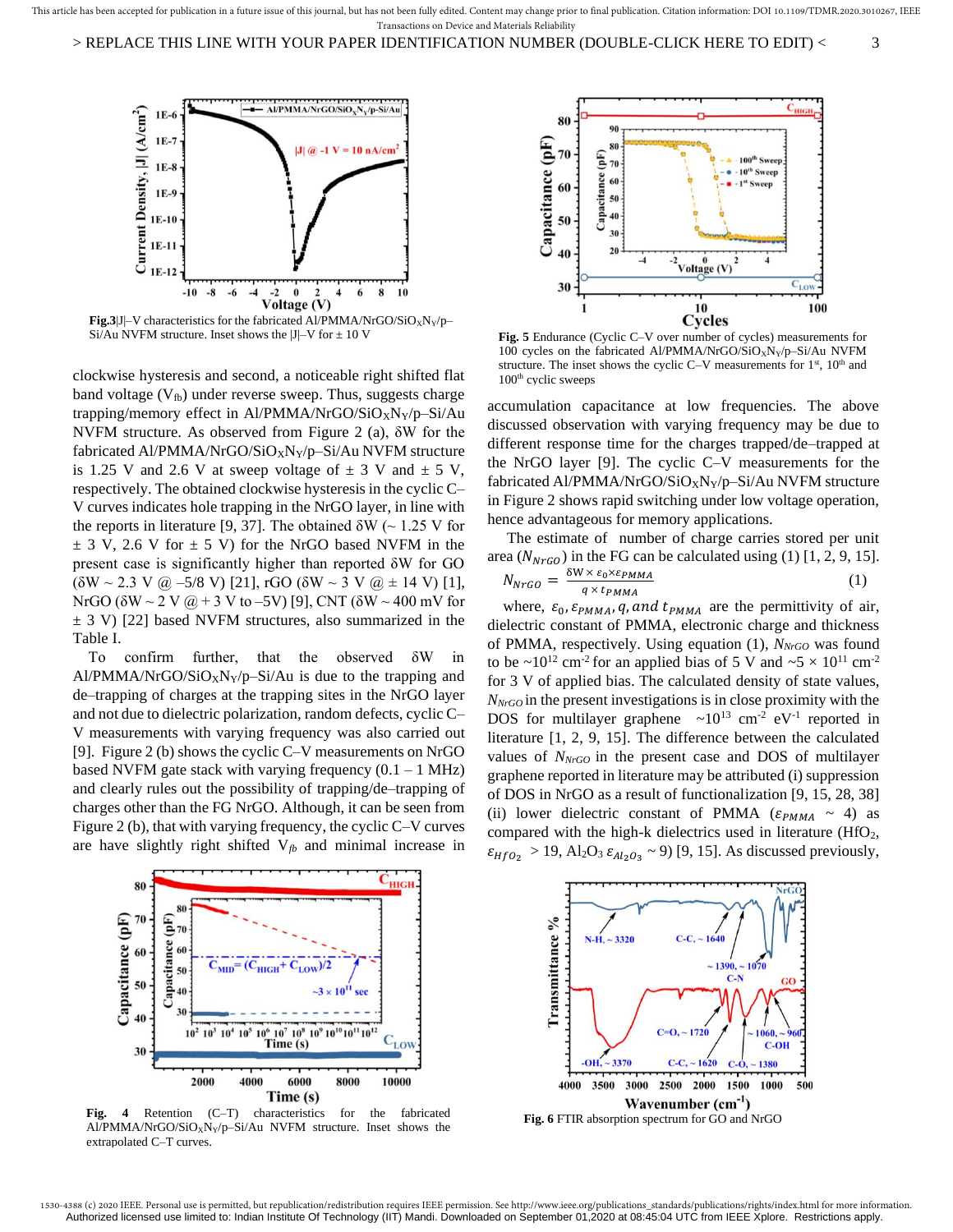This article has been accepted for publication in a future issue of this journal, but has not been fully edited. Content may change prior to final publication. Citation information: DOI 10.1109/TDMR.2020.3010267, IEEE Transactions on Device and Materials Reliability

> REPLACE THIS LINE WITH YOUR PAPER IDENTIFICATION NUMBER (DOUBLE-CLICK HERE TO EDIT) < 4

TABLE I PERFORMANCE COMPARISON FOR VARIOUS NVFM STRUCTURES

|                                                     | TADLE I FERFORMANCE COMPARISON FOR VARIOUS IN VITH STRUCTURES |                         |                     |                                                                |                  |  |
|-----------------------------------------------------|---------------------------------------------------------------|-------------------------|---------------------|----------------------------------------------------------------|------------------|--|
| <b>NVFM Structures</b>                              | Sweep Voltages<br>(in V)                                      | Memory Window<br>(in V) | Retention<br>(in s) | Gate Leakage Current<br>Density (nA/cm <sup>2</sup> ) $@ -1 V$ | Ref              |  |
| $TaN/Al_2O\sqrt{rGO/SiO\sqrt{p-Si}}$                | ±14                                                           | $\sim$ 3                | $10^{8}$            |                                                                | $[1]$            |  |
|                                                     | ±16                                                           | ~1.8                    |                     |                                                                |                  |  |
|                                                     | ±18                                                           | $~\sim 8$               |                     |                                                                |                  |  |
|                                                     | $\pm 20$                                                      | $\sim 9.4$              |                     |                                                                |                  |  |
| $Au/Al/Ti/Al_2O_3/graphene/SiO_2/p-Si$              | $+7$                                                          | $\sim$ 2                | 10 <sup>8</sup>     |                                                                | $[2]$            |  |
| $Au/Al/Ti/Al_2O_3/graphene/SiO_2/p-Si$              | ±7                                                            | $~1$ 6                  |                     |                                                                |                  |  |
| $TaN/Al_2O_3$ /few layer rGO/SiO <sub>2</sub> /p-Si | $\pm 8$                                                       | ~1.5                    |                     |                                                                | $[7]$            |  |
|                                                     | $+10$                                                         | ~2.6                    |                     |                                                                |                  |  |
|                                                     | + 14                                                          | ~1.2                    |                     |                                                                |                  |  |
|                                                     | $+18$                                                         | ~1.8                    |                     |                                                                |                  |  |
| $Al/PMMA/NrGO/SiO_2/p-Si/Au$                        | $+3$ to $-5$                                                  | $\sim$ 2                | $10^{5}$            | 20                                                             | [9]              |  |
|                                                     | $+7$                                                          | ~1.3                    |                     |                                                                |                  |  |
| $TaN/Al_2O\sqrt{GO/SiO_2/p-Si}$                     | $-5$ to 8                                                     | ~2.2                    |                     |                                                                |                  |  |
|                                                     | $-5$ to 14                                                    | ~1.5                    |                     |                                                                | $[21]$           |  |
| $TaN/Al_2O_3/rGO/SiO_2/p-Si$                        | ± 4                                                           | $\sim$ 1.4              |                     |                                                                |                  |  |
| Pt/HfAlO/CNT/HfAlO/p-Si                             | ± 3                                                           | $~1$ 0.4                | $10^{4}$            | ٠                                                              | [22]             |  |
| Al/PMMA/NrGO/SiOxNy/p-Si/Au                         | ± 3                                                           | ~1.25                   | $3 \times 10^{11}$  | 10                                                             | <b>This Work</b> |  |
|                                                     | ± 5                                                           | ~2.6                    |                     |                                                                |                  |  |

in the present investigations, the aim was to propose a simple and low-cost approach demonstrating improved memory performances under low bias operations, maintain the interface of the FG with the underlying tunneling and top blocking layer. The measured |J| for the fabricated  $A1/PMMA/NrGO/SiO_XN_Y/p-Si/Au$ , NVFM structures at dc voltage of 10 V is  $\sim 18$  nA/cm<sup>2</sup> shown in Figure 3. The significantly higher  $\delta W$  (~ 2.6 V) and lower |J| (10 nA/cm<sup>2</sup>  $\omega$  – 1 V) is an indication of the enhanced reliability and feasibility for the use of Al/PMMA/NrGO/SiO<sub>X</sub>N<sub>Y</sub>/p–Si/Au structure for NVFM applications [2].

For the real-world memory applications, its necessary to investigate the retention (C–T) and endurance characteristics of Al/PMMA/NGO/SiO<sub>X</sub>N<sub>Y</sub>/p–Si/Au NVFM structures, as shown in Figure 4 and Figure 5, respectively. For the retention evaluation, a write pulse of  $\pm$  5 V for 0.1 s is applied followed by read voltage close to  $V_{fb}$  (– 0.5 V). Here, the write pulse of  $-5$  V corresponds to high state capacitance (C<sub>HIGH</sub>), the write pulse of  $+ 5$  V corresponds to low state capacitance (C<sub>LOW</sub>). While, the mid capacitance  $(C_{\text{MID}}) = ((C_{\text{HIGH}} + C_{\text{LOW}})/2)$ . As clearly noticed from the C–T characteristics that, initially for  $\sim$  $1000$  s an exponential decay (rise) were observed for  $C_{\text{HIGH}}$ ( $C_{LOW}$ ), and thereafter, till  $\sim 10^4$  s the  $C_{HIGH}$  and  $C_{LOW}$  remains distinguishable (Figure 4). On extrapolating beyond  $10<sup>4</sup>$  sec, it is observed that C<sub>HIGH</sub> coincide with C<sub>MID</sub> at  $\sim 3 \times 10^{11}$  sec (inset of Figure 4) [15]. Hence, the fabricated Al/PMMA/NrGO/SiOXNY/p–Si/Au, NVFM structure showed retention characteristics for  $\sim 3 \times 10^{11}$  sec (approximately  $> 10$ years). The observed retention in the present case is found to be significantly higher than the previously reported NVFMs utilizing GO, rGO, NrGO, CNT [1, 2, 7, 9, 21, 22].

Figure 5 shows the endurance (cyclic C–V, performed manually) measurements for the FG–NVFMs after  $1<sup>st</sup>$ ,  $10<sup>th</sup>$  and  $100<sup>th</sup>$  sweeps. For endurance measurements, the cyclic C–V sweeps were repeated for upto 100 cycles at a bias  $\pm$  5 V. While the C<sub>HIGH</sub> and C<sub>LOW</sub> states measured at  $-0.5$  V (V<sub>fb</sub>). It is clear

from the Figure 5, that as compared with the  $1<sup>st</sup> C-V$  sweep, the devices behave robustly, showed stable and repeatable C–V characteristics even after  $100<sup>th</sup>$  sweep cycles. Thus, the electrical characteristics on fabricated  $A1/PMMA/NrGO/SiO_XN_Y/p-Si/Au$  structures demonstrate potential for its use in next generation NVFM operating at low operating voltages. The FTIR analysis for the GO and NrGO are presented in Figure 6. The FTIR spectra shows a  $sp<sup>3</sup>$ hybridized carbon (C–C) peak in GO at  $\sim 1620$  cm<sup>-1</sup> while sp<sup>2</sup> hybridized carbon peak in NrGO at  $\sim 1640 \text{ cm}^{-1}$  shown in Figure 6. Additionally, for GO, the FTIR shows the presence of functional groups, hydroxyl (–OH), carbonyl (C=O), epoxy (C– O–C) and carboxyl (O=C–OH) at 3370, 1720, 1380, 1060 & 960 cm-1 , respectively [9, 33]. While, for NrGO, the presence of carbon–nitrogen (C–N) and nitrogen–hydrogen (N–H) absorption peaks at 1390  $\&$  1070, 3320 cm<sup>-1</sup>, respectively and negligible absorption peaks of other functional groups confirms the N doping and reduction in GO.

#### IV. CONCLUSIONS

In summary, here we demonstrated, cost–effective and easily controlled Al/PMMA/NrGO/SiO<sub>X</sub>N<sub>Y</sub>/p–Si/Au structure for next generation NVFM applications. The use of NrGO is owing to the outstanding electronic properties and low dimensionality. The ultra-thin  $SiO_XN_Y$  helps in providing enhanced interface with Si, while, the uniform, stress free and low temperature processing advocates the use of PMMA. The electrical characterizations for the fabricated  $A1/PMMA/NrGO/SiO_XN_Y/p-Si/Au$  devices show large memory window, long term data retention under low applied voltage, minimal gate leakage current densities and stable endurance. It indicates that the demonstrated FG–NVFM structure can be employed for low–cost NVFM applications at low voltages. The advantages of the present approach is compatibility with the existing semiconductor processing while the low temperature solution processing opens a new direction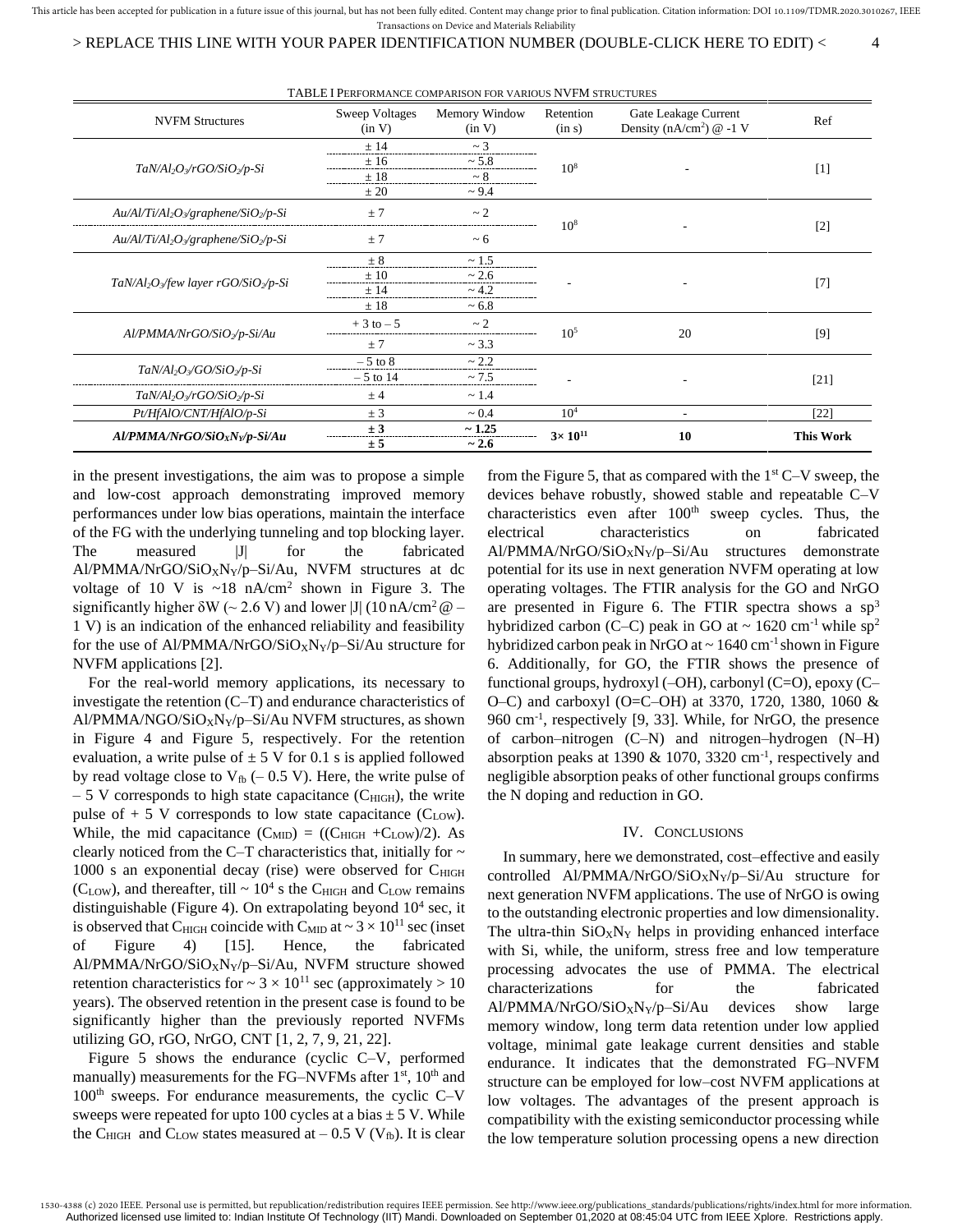This article has been accepted for publication in a future issue of this journal, but has not been fully edited. Content may change prior to final publication. Citation information: DOI 10.1109/TDMR.2020.3010267, IEEE Transactions on Device and Materials Reliability

# > REPLACE THIS LINE WITH YOUR PAPER IDENTIFICATION NUMBER (DOUBLE-CLICK HERE TO EDIT) < 5

for organic electronics.

## *Acknowledgments*

The authors are thankful to Centre for Nano Science and Engineering (CeNSE) Indian Institute of Science Bengaluru, India under Indian Nanoelectronics Users Program (INUP) sponsored by DeitY, MCIT, Government of India; Centre for Design and Fabrication of Electronic Devices (C4DFED) and Advanced Material Research Center (AMRC) Indian Institute of Technology Mandi, India for their clean room, sample preparation and characterization facilities.

# *Author Details*

Mahesh Soni : 0000-0001-9549-8398 Ajay Soni : 0000-0002-8926-0225 Satinder Kumar Sharma\*[: 0000-0001-9313-5550](https://orcid.org/0000-0001-9313-5550)

## **REFERENCES**

- [1] A. Mishra, A. Janardanan, M. Khare, H. Kalita, and A. Kottantharayil, "Reduced Multilayer Graphene Oxide Floating Gate Flash Memory With Large Memory Window and Robust Retention Characteristics," *IEEE Electron Device Letters,* vol. 34, no. 9, pp. 1136-1138, 2013.
- [2] A. J. Hong *et al.*, "Graphene flash memory," *ACS nano,* vol. 5, no. 10, pp. 7812-7817, 2011.
- [3] R. Khosla and S. K. Sharma, "Frequency dispersion and dielectric relaxation in postdeposition annealed high-κ erbium oxide metal–oxide– semiconductor capacitors," *Journal of Vacuum Science & Technology B,*  vol. 36, no. 1, p. 012201, 2018, doi: 10.1116/1.4995809.
- [4] R. Khosla, P. Kumar, and S. K. Sharma, "Charge Trapping and Decay Mechanism in Post Deposition Annealed Er2O3 MOS Capacitors by Nanoscopic and Macroscopic Characterization," *IEEE Transactions on Device and Materials Reliability,* vol. 15, no. 4, pp. 610-616, 2015, doi: 10.1109/TDMR.2015.2498310.
- [5] A. Chen, "A review of emerging non-volatile memory (NVM) technologies and applications," *Solid-State Electronics,* vol. 125, pp. 25- 38, 2016/11/01/ 2016, doi: [https://doi.org/10.1016/j.sse.2016.07.006.](https://doi.org/10.1016/j.sse.2016.07.006)
- [6] R. Khosla, E. G. Rolseth, P. Kumar, S. S. Vadakupudhupalayam, S. K. Sharma, and J. Schulze, "Charge Trapping Analysis of Metal/Al2O3/SiO2/Si, Gate Stack for Emerging Embedded Memories," *IEEE Transactions on Device and Materials Reliability,* vol. 17, no. 1, pp. 80-89, 2017, doi: 10.1109/tdmr.2017.2659760.
- [7] A. Mishra *et al.*, "Multilayer graphene as charge storage layer in floating gate flash memory," presented at the 4th Internation IEEE Memory Workshop (IMW), 2012, 2012.
- [8] W. T. Navaraj *et al.*, "Nanowire FET Based Neural Element for Robotic Tactile Sensing Skin," (in English), *Frontiers in Neuroscience,* Original Research vol. 11, no. 501, 2017-September-20 2017, doi: 10.3389/fnins.2017.00501.
- [9] M. Soni, A. Soni, and S. K. Sharma, "Nitrogen doped multilayer photo catalytically reduced graphene oxide floating gate: Al/PMMA/NrGO/SiO 2/p–Si/Au based hybrid gate stack for non volatile memory applications," *Organic Electronics,* vol. 51, pp. 48-53, 2017, doi: [http://dx.doi.org/10.1016/j.orgel.2017.09.011.](http://dx.doi.org/10.1016/j.orgel.2017.09.011)
- [10] ITRS, "International Technology Roadmap for Semiconductors. 2015, update, available on-line at [http://www.itrs.net/reports.html,"](http://www.itrs.net/reports.html) *Executive Summary. Semiconductor Industry Association,* 2015.
- [11] P. Gupta, M. Soni, and S. K. Sharma, "Alternate lanthanum oxide/silicon oxynitride-based gate stack performance enhancement due to ultrathin oxynitride interfacial layer for CMOS applications," *Journal of Materials Science: Materials in Electronics,* pp. 1-10, 2019.
- [12] D. K. Sharma, R. Khosla, and S. K. Sharma, "Multilevel metal/Pb(Zr0.52Ti0.48)O3/TiOxNy/Si for next generation FeRAM technology node," *Solid-State Electronics,* vol. 111, pp. 42-46, 2015, doi: 10.1016/j.sse.2015.04.006.
- [13] S. Jung, S. Hwang, and J. Yi, "Memory properties of oxide–nitride– oxynitride stack structure using ultra-thin oxynitrided film as tunneling layer for nonvolatile memory device on glass," *Thin Solid Films,* vol. 517, no. 1, pp. 362-364, 2008.
- [14] P. Kumar, R. Khosla, and S. K. Sharma, "Nanoscale investigations: Surface potential of rare-earth oxide (Re2O3) thin films by kelvin probe

force microscopy for next generation CMOS technology," *Surfaces and Interfaces,* vol. 4, pp. 69-76, 2016, doi: 10.1016/j.surfin.2016.08.003.

- M. Soni, A. Soni, and S. K. Sharma, "Integration of graphene oxide buffer layer/graphene floating gate for wide memory window in Pt/Ti/Al2O3/GO/graphene/SiO2/p-Si/Au applications," *Applied Physics Letters,* vol. 112, no. 25, p. 252102, 2018, doi: 10.1063/1.5030020.
- [16] X. Guo and T. Ma, "Tunneling leakage current in oxynitride: Dependence on oxygen/nitrogen content," *IEEE Electron Device Letters,* vol. 19, no. 6, pp. 207-209, 1998.
- [17] R. Mroczyński and R. Beck, "Silicon oxynitride layers fabricated by Plasma Enhanced Chemical Vapor Deposition (PECVD) for CMOS devices," *ECS Transactions,* vol. 25, no. 8, pp. 797-804, 2009.
- [18] J. Rozen *et al.*, "Increase in oxide hole trap density associated with nitrogen incorporation at the SiO2/SiC interface," *Journal of Applied Physics,* vol. 103, no. 12, p. 124513, 2008, doi: 10.1063/1.2940736.
- [19] C. Coluzza, C. Gianetti, G. Fortunato, P. Perfetti, C. Quaresima, and M. Capozi, "Silicon oxynitride and silicon oxynitride-silicon interface: a photoemission study," *IEEE Transactions on Electron Devices,* vol. 36, no. 12, pp. 2821-2824, 1989, doi: 10.1109/16.40931.
- [20] H.-H. Tseng, "Silicon Oxynitride Gate Dielectric for Reducing Gate Leakage and Boron Penetration Prior to High-k Gate Dielectric Implementation," in *High Dielectric Constant Materials*: Springer, 2005, pp. 195-220.
- [21] S. Wang, J. Pu, D. S. Chan, B. J. Cho, and K. P. Loh, "Wide memory window in graphene oxide charge storage nodes," *Applied Physics Letters,* vol. 96, no. 14, p. 143109, 2010.
- [22] X. B. Lu and J. Y. Dai, "Memory effects of carbon nanotubes as charge storage nodes for floating gate memory applications," *Applied Physics Letters,* vol. 88, no. 11, p. 113104, 2006, doi: 10.1063/1.2179374.
- [23] D. A. Buchanan, "Scaling the gate dielectric: Materials, integration, and reliability," *IBM Journal of Research and Development,* vol. 43, no. 3, pp. 245-264, 1999, doi: 10.1147/rd.433.0245.
- [24] E. P. Gusev, H.-C. Lu, E. L. Garfunkel, T. Gustafsson, and M. L. Green, "Growth and characterization of ultrathin nitrided silicon oxide films," *IBM journal of research and development,* vol. 43, no. 3, pp. 265-286, 1999.
- [25] H. Lee, K. Paeng, and I. S. Kim, "A review of doping modulation in graphene," *Synthetic Metals,* vol. 244, pp. 36-47, 2018.
- [26] H. Pinto and A. Markevich, "Electronic and electrochemical doping of graphene by surface adsorbates," *Beilstein journal of nanotechnology,*  vol. 5, no. 1, pp. 1842-1848, 2014.
- [27] R. Soni, K. Palit, M. Soni, R. Kumar, and K. Sharma, Satinder;, "Highly sensitive electrochemical sensing of neurotransmitter dopamine from scalable UV irradiation-based nitrogen-doped reduced graphene oxidemodified electrode," *Bull. Mater. Sci.,* vol. Just Accepted, pp. 1-11, 2020, doi[: https://doi.org/10.1007/s12034-020-02091-w.](https://doi.org/10.1007/s12034-020-02091-w)
- [28] H. Wang, T. Maiyalagan, and X. Wang, "Review on Recent Progress in Nitrogen-Doped Graphene: Synthesis, Characterization, and Its Potential Applications," *ACS Catalysis,* vol. 2, no. 5, pp. 781-794, 2012, doi: 10.1021/cs200652y.
- [29] R. I. Jafri, N. Rajalakshmi, and S. Ramaprabhu, "Nitrogen doped graphene nanoplatelets as catalyst support for oxygen reduction reaction in proton exchange membrane fuel cell," *Journal of Materials Chemistry,*  vol. 20, no. 34, pp. 7114-7117, 2010.
- [30] D. He, Y. Jiang, H. Lv, M. Pan, and S. Mu, "Nitrogen-doped reduced graphene oxide supports for noble metal catalysts with greatly enhanced activity and stability," *Applied Catalysis B: Environmental,* vol. 132, pp. 379-388, 2013.
- [31] S. Seo, Y. Yoon, J. Lee, Y. Park, and H. Lee, "Nitrogen-doped partially reduced graphene oxide rewritable nonvolatile memory," *ACS nano,* vol. 7, no. 4, pp. 3607-3615, 2013.
- [32] H. Alles, J. Aarik, J. Kozlova, A. Niilisk, R. Rammula, and V. Sammelselg, "Atomic layer deposition of high-k oxides on graphene," *Graphene–Synthesis, Characterization, Properties and Applications, JR Gong, ed.(InTech, 2011),* pp. 99-114, 2011.
- [33] M. Soni, T. Arora, R. Khosla, P. Kumar, A. Soni, and S. K. Sharma, "Integration of Highly Sensitive Oxygenated Graphene With Aluminum Micro-Interdigitated Electrode Array Based Molecular Sensor for Detection of Aqueous Fluoride Anions," *IEEE Sensors Journal,* vol. 16, no. 6, pp. 1524-1531, 2016.
- [34] M. Soni, P. Kumar, J. Pandey, S. K. Sharma, and A. Soni, "Scalable and site specific functionalization of reduced graphene oxide for circuit elements and flexible electronics," *Carbon,* vol. 128, pp. 172-178, 2018.